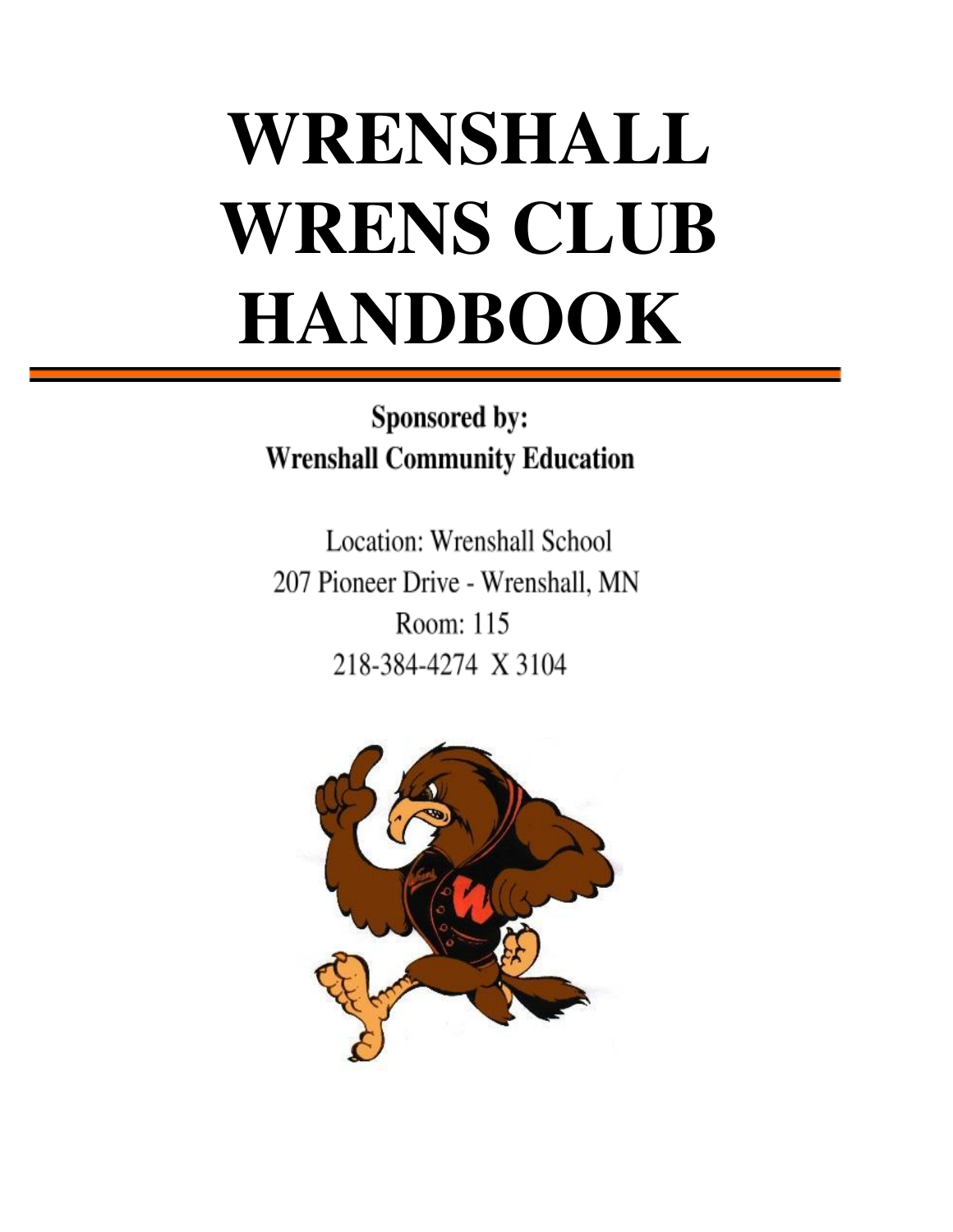# **Wrens Club Info**

**The Wrens Club is all about kids! Our philosophy is to help kids grow through positive reinforcement, hands on play, and educational enrichment. We offer a safe, fun and educational environment for kids. We are open before and after school as well as during the school day for preschoolers. We'd love to have you join us!**

**Wrens Club is a service sponsored by Wrenshall Community Education.**

### **Contact Information**

Wrenshall Wrens Club Coordinator: Ashley Laveau Wrens Club Assistant Coordinator: Anne Mattson

Phone: 218-384-4274 x 3104 Email: [wrensclub@isd100.org](mailto:wrensclub@isd100.org)

*\*The best way to communicate is through our Classroom App. Ask me how to sign up!*

**Wrenshall School 207 Pioneer Drive Wrenshall, MN 55797 218-384-4274 x 3104 [wrensclub@isd100.org](mailto:wrensclub@isd100.org)**

**Revised: March 2022**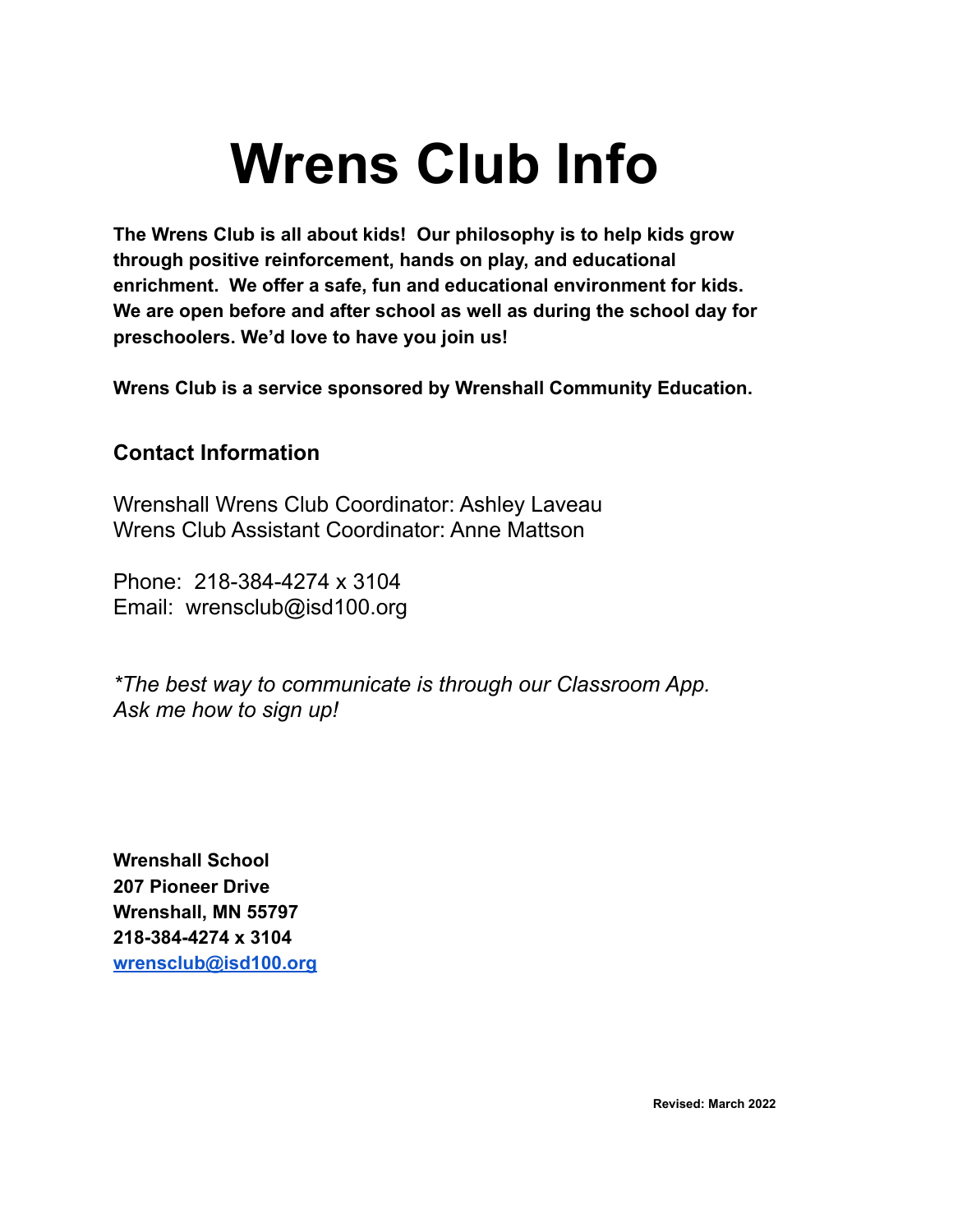### **Who May Attend**

Wrens Club is open to Hatchlings (age 3 by September 1st of the current school year) through 6th grade.

### **Days/Hours of Operation:**

Wrenshall Wrens Club will be provided on all days that school is in session from 6am-6pm. We do our best to also provide care on teacher in-service days, with enough interest.

Elementary children are dismissed at 8 am into the supervision of the playground supervisor. They are also able to go to breakfast before heading to class.

### **Caregiver Child Ratio:**

Wrenshall Wrens Club will follow the recommendations set forth by the Minnesota Department of Children, Families and Learning. The caregiver to child ratio will not exceed 15 school age children per caregiver.

### **Late Pick Up:**

Parents are required to pick up their children no later than 6:00 pm. Charges for late pick up will be incurred when this policy is not followed.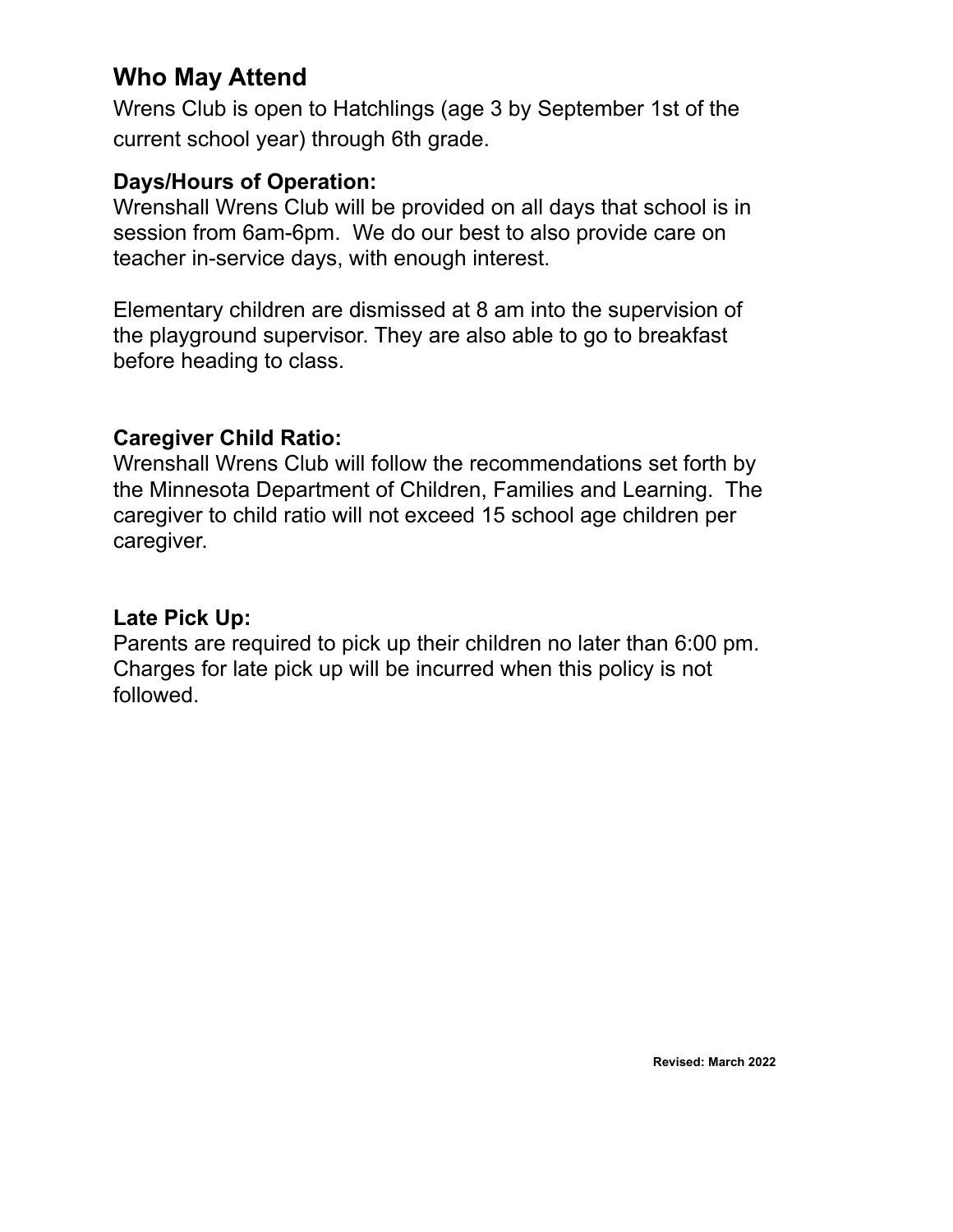# **Fees & Schedules**

**Registration Fee: (Annual) \$20 per family Hourly Fee: \$3.25/hour per child Wrenshall School staff get 20% off and the first half hour free.**

### **Payment**

Invoices are given monthly. Payment in full is expected two weeks after the billing date. If you can't pay in full please talk to the Wrens Club Coordinator. We must have a signed financial agreement from the responsible party before the student can attend Wrens Club.

If payments are not received in two consecutive billing periods there will be a \$25.00 charge added to the previous bill. If there are financial difficulties, we have a payment plan form available.

### **Late Pick Up**

Parents/guardians are required to pick their children up no later than 6:00 pm. The charge for late pickup is \$25.00. If the parent or guardian cannot pick up by 6:00 pm it is their responsibility to make arrangements for an AUTHORIZED PERSON (listed on registration form) to pick up the child.

### **Schedules**

If your family has a regular schedule, please submit it to us at the beginning of the school year and communicate any changes in writing as they occur. If your family has a varying schedule, please turn in days needed by Wednesday for the following week. We base our staffing off of the amount of children expected to show up, so please communicate schedules with us.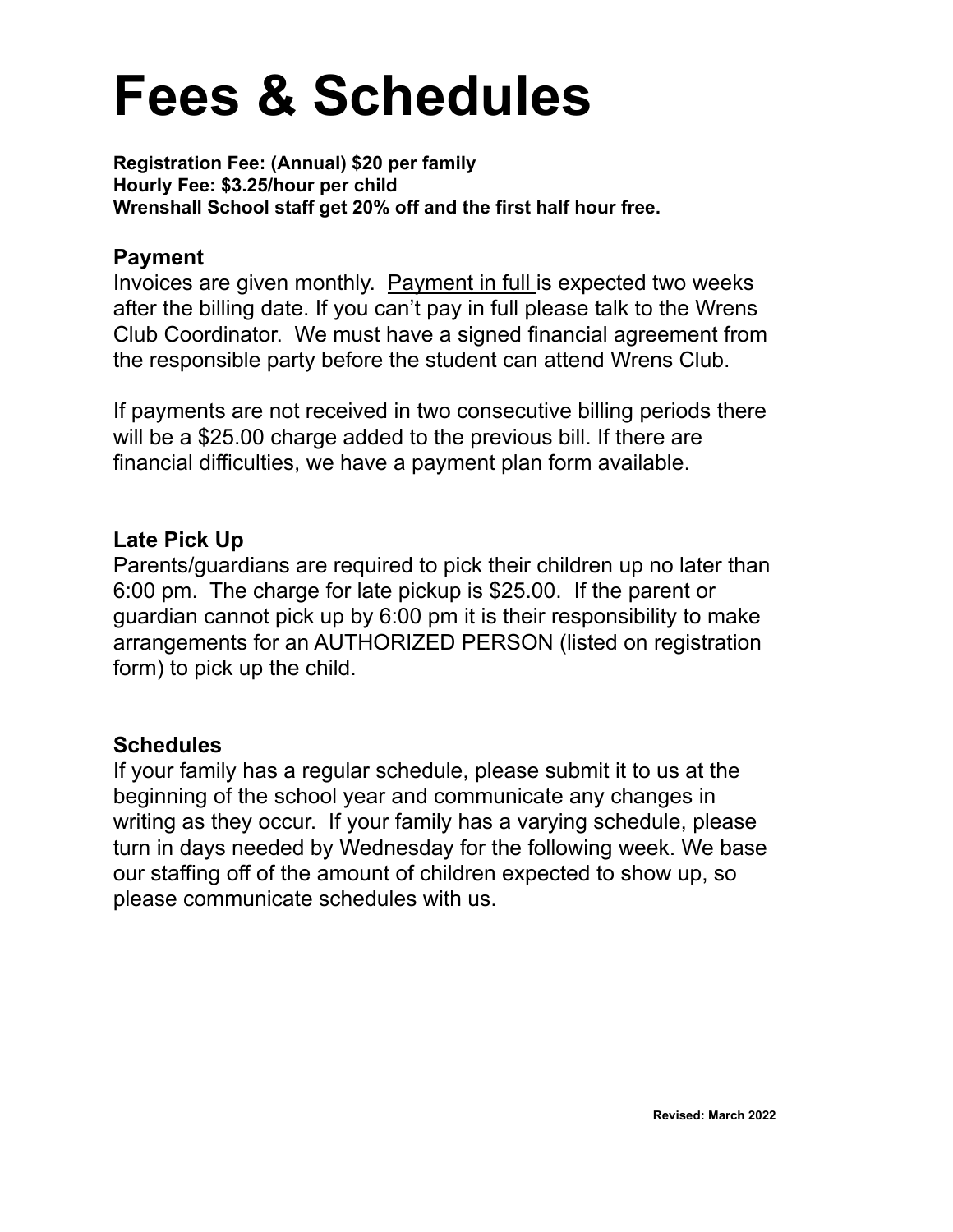### **Cancellations (not including illness)**

Call received 24 hours in ADVANCE: *No Charge*

- Same day cancelation (for before school or all-day care) before 7am *One-hour minimum charge for each child scheduled*
- Same day cancelation (for before school or all-day care) after 7am *Parent/Guardian is responsible to pay for the entire period the child was scheduled.*
- Same day cancellation (for after school care) before 2pm *One-hour minimum charge for each child scheduled*
- Same day cancelation (for after school care) after 2pm *Parent/Guardian is responsible to pay for the entire period the child was scheduled*
- No Call/No Show/Finder's Fees \$25.00

**It is the parent's responsibility, not teachers or other staff/students to notify Wrens Club Coordinator/Staff changes for after school. This includes after school activities, child absent from school, child going home sick, and any other changes. If your child has a change after school and you have not notified us of the change, you will be charged a No Show/No Call or Finder's Fee of \$25.00.**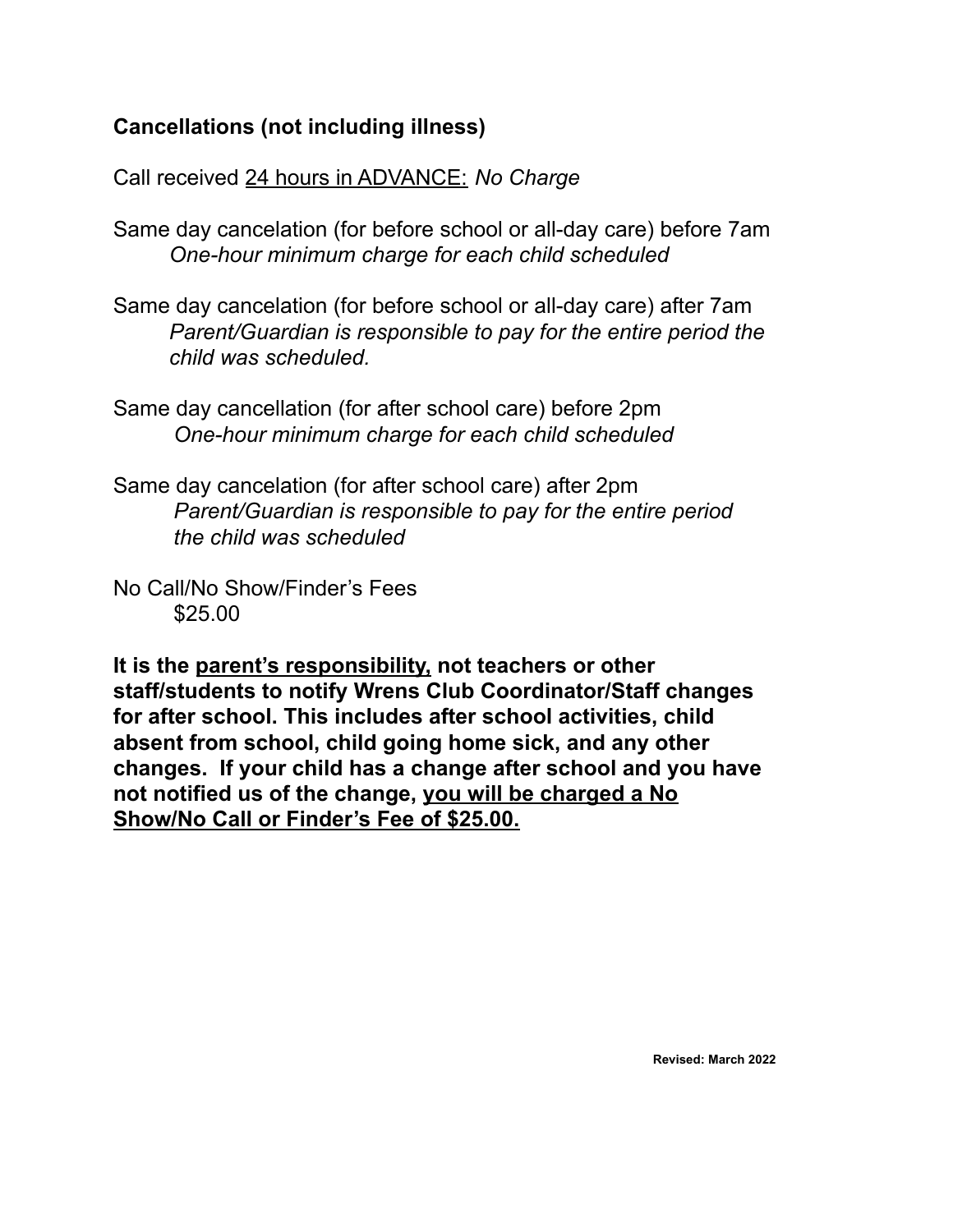## **Emergency Procedures**

### **Weather Related Closings**

When school is closed, Wrens Club is closed. In the event of a morning delay, Wrens Club will open at 9:00 am for regular attenders.

In the event of an early closing, Wrens Club will be closed but we will do our best to work with you to make arrangements. It is your responsibility to inform us or your child's teacher of their new afterschool plan.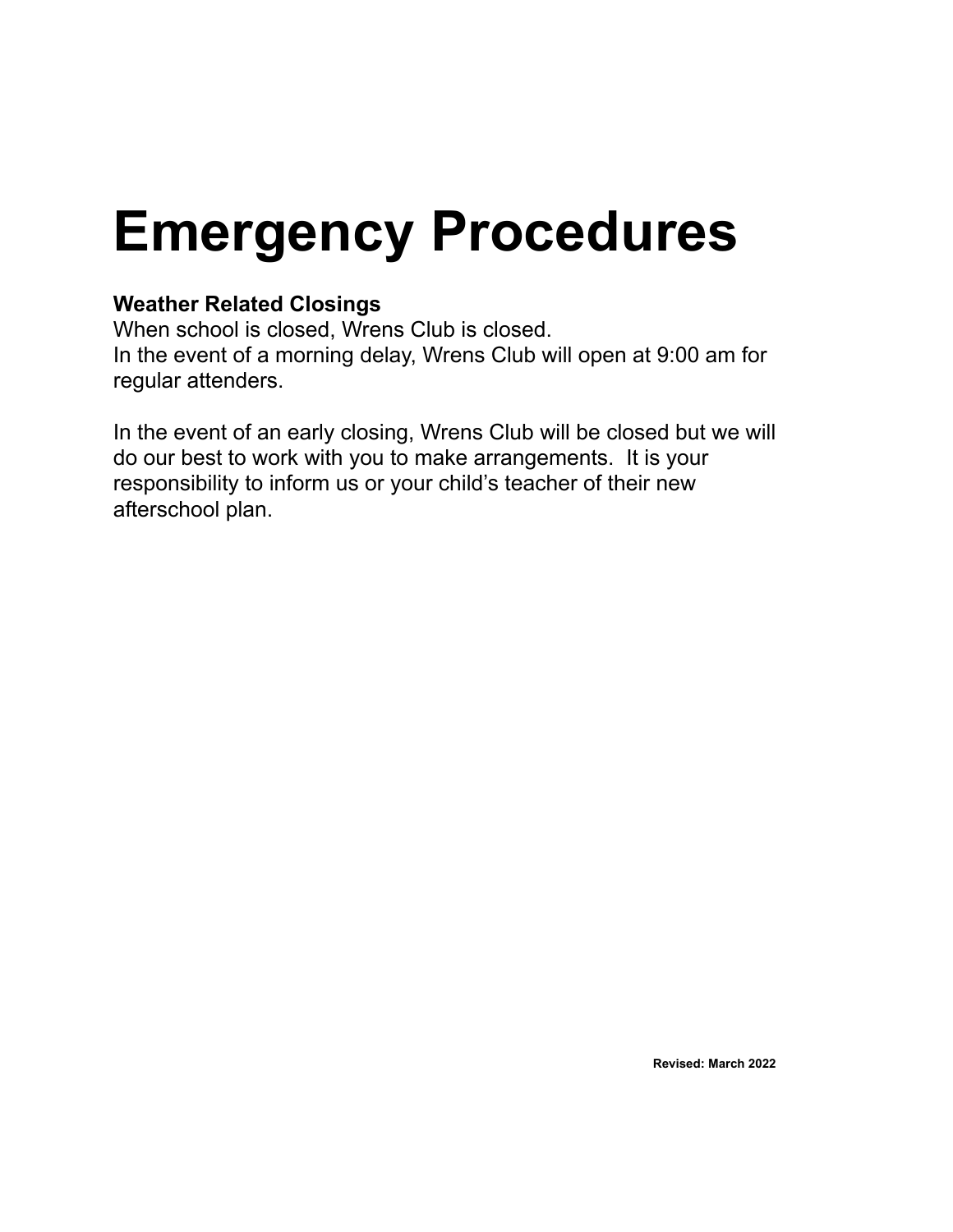# **Behavior Policy**

It is our philosophy that children should be nurtured in a positive, encouraging and caring environment. We strive to provide opportunities for growth and fun for all students and foster a family type atmosphere of caring and sharing.

Behavior and guidance is an on-going process and a necessary component for a healthy, successful life. Our goal is to help children learn self-control, how to be responsible for their own behavior and be good citizens.

### **Consequences**

At the Wrens Club, discipline consists of positive reinforcement, redirection, and time for reflection. The use of corporal or physical punishment is NEVER permitted.

We will notify parents if we have a continual behavior problem and work together on a solution.

In extreme cases, we reserve the right to encourage or require the parent to make other child care arrangements.

#### **Behaviors that are never tolerated are:**

Endangering self or others, destruction of property, threatening another child or adult.

**Revised: March 2022**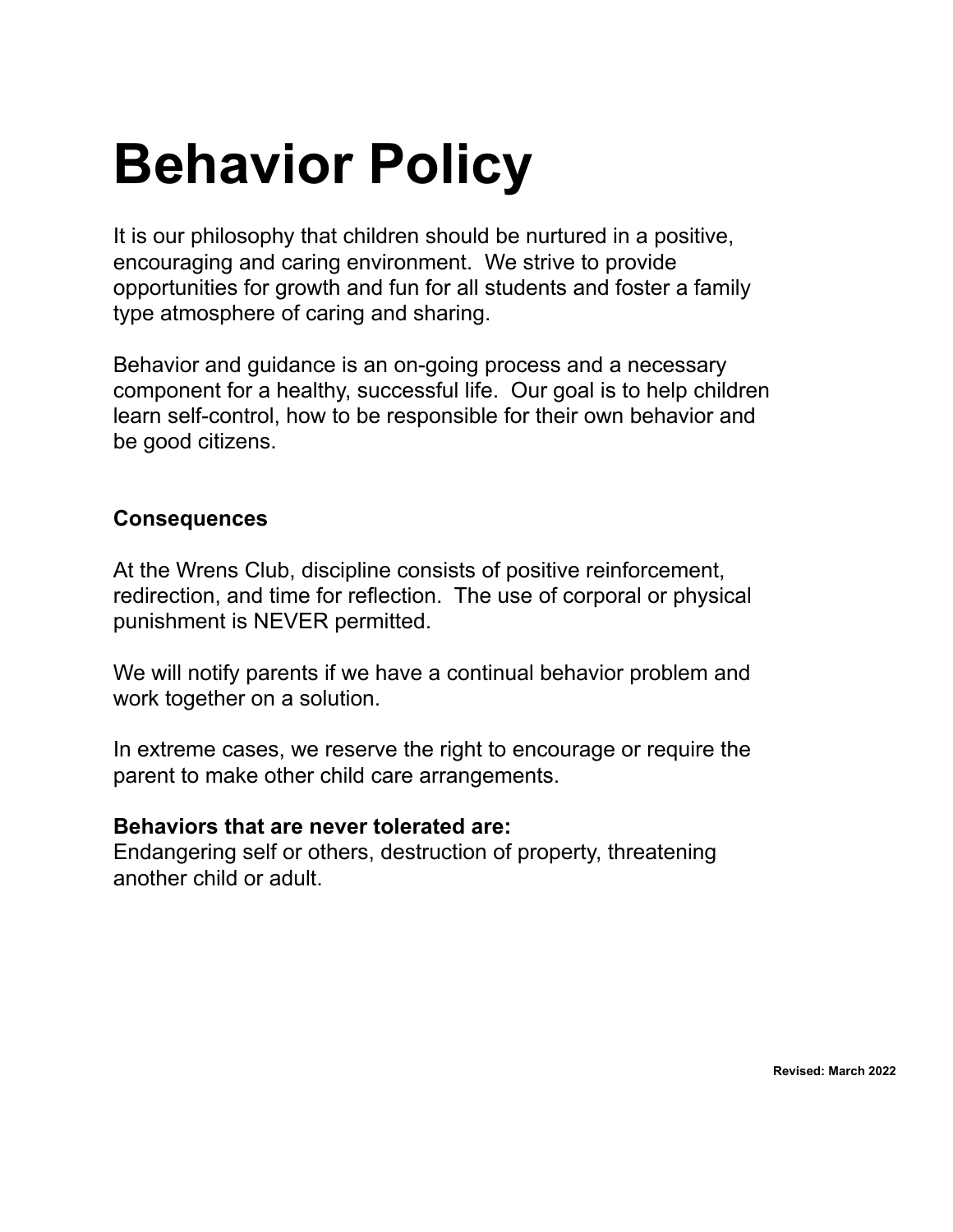# **Other Important Info.**

### **Outerwear**

We go outside as much as the weather permits. Please make sure your child has the appropriate outdoor clothing for the season. Please label all items! You are welcome to leave an extra set of clothes at Wrens Club, if that is easier for you.

### **Illness**

We follow the school policy in regards to keeping children home due to illness. Please see the school website for details.

### **Who may attend**

Wrens Club is open to Hatchlings (age 3 by September 1st of current school year and MUST BE potty trained) through 6th grade.

### **How Preschool Care Works**

Preschool aged children can attend Wrens Club at any time between 6am and 6pm. If they attend during our daytime session, we will get them to/from their Hatchlings or Little Wrens class

### **Parent Communication and Involvement**

Parents are welcome and encouraged to communicate regularly with the staff to share any thoughts or concerns regarding their child or the program. Parents are welcome to come by anytime and your input is appreciated! The staff will keep you updated on your child's activities. If special concerns arise, either the parent/guardian or staff may request a conference.